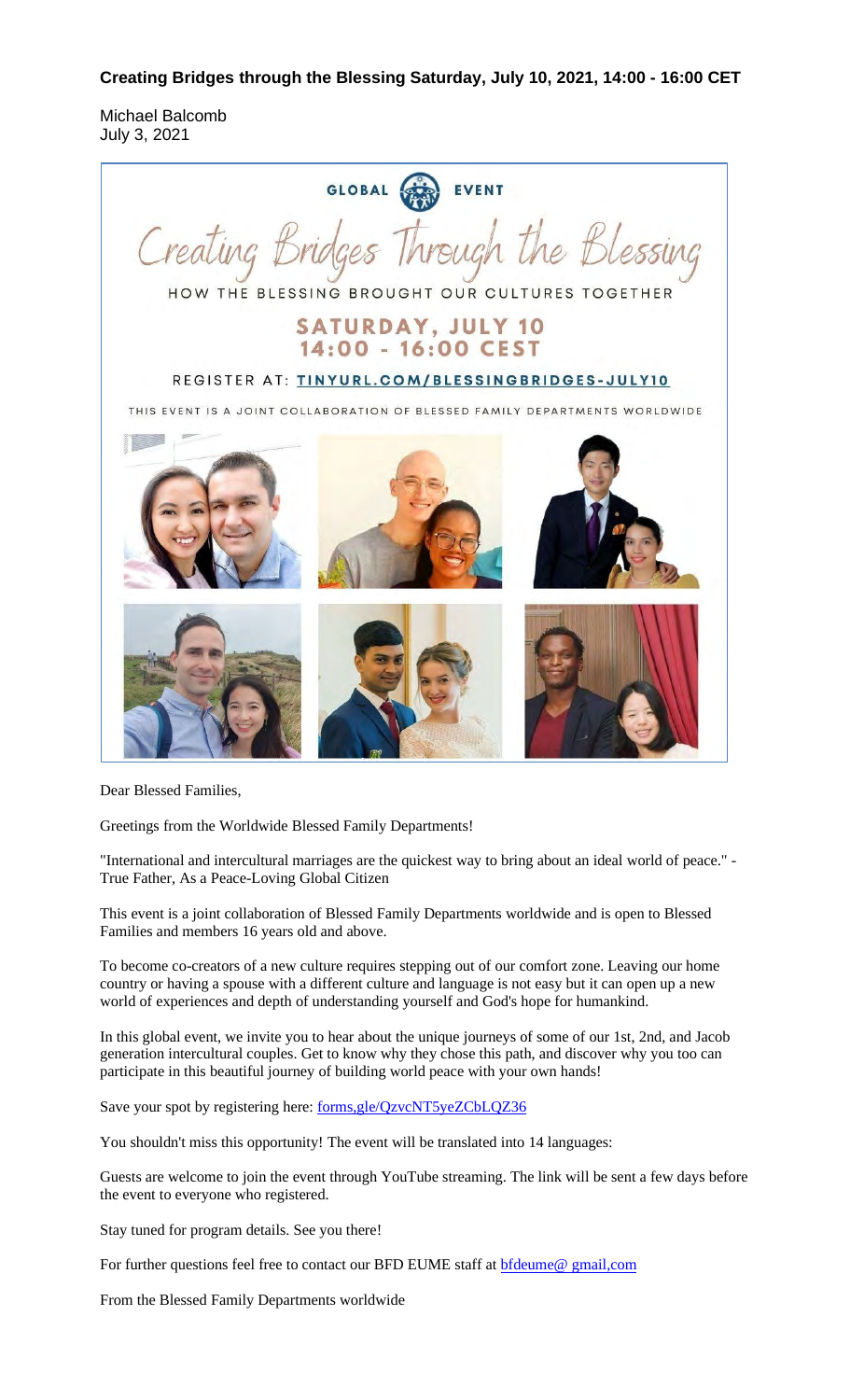

## Creating Bridges Through the Blessing

Sat, July 10, 2021: 9:00pm - 11:00pm KST (Korean Standard Time)

True Father said: "International and intercultural marriages are the quickest way to bring about an ideal world of peace." (from "As a Peace-Loving Global Citizen")

To become co-creators of a new culture requires stepping out of our comfort zone. Leaving our home country or having a spouse with a different culture and language is not easy but it can open up a new world of experiences and depth of understanding yourself and God's hope for humankind.

In this global event, we invite you to hear about the unique journeys of some of our 1st, 2nd and Jacob generation intercultural couples. Get to know why they chose this path, and discover why you too can have this beautiful journey of building world peace with your own hands!

\* Required

| Name *                   |  |
|--------------------------|--|
| Your answer<br>$\equiv$  |  |
|                          |  |
| Surname *                |  |
| Your answer              |  |
|                          |  |
| $\operatorname{Email}$ * |  |
| Your answer              |  |
|                          |  |
| Gender *                 |  |
| Male                     |  |
| Female                   |  |
|                          |  |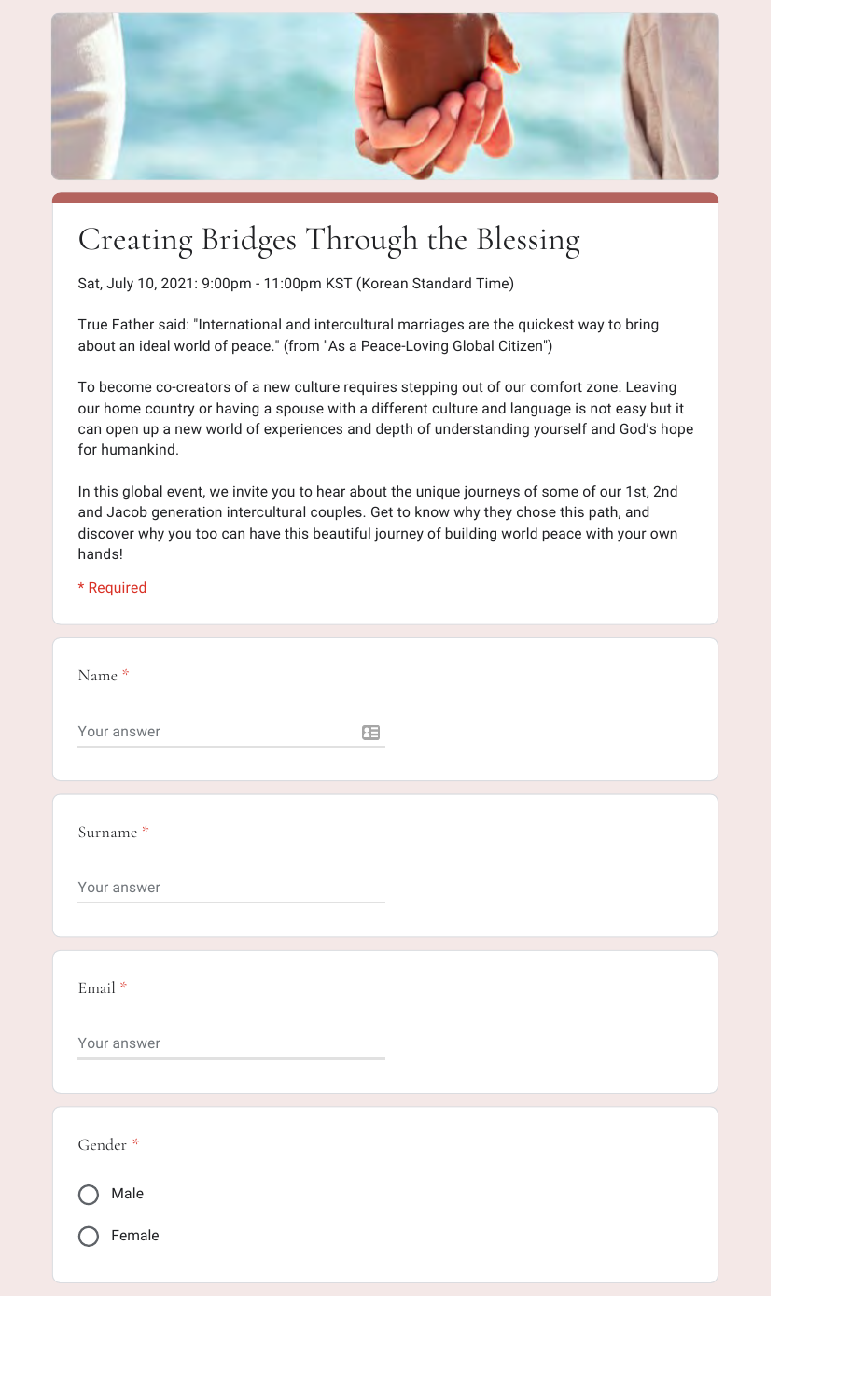| Year of Birth *                                     |
|-----------------------------------------------------|
| Your answer                                         |
|                                                     |
| Country of Residence *                              |
| Your answer                                         |
|                                                     |
| Which region are you living in? *                   |
|                                                     |
| Korea                                               |
| Japan                                               |
| Africa                                              |
| Asia Pacific                                        |
| Europe and Middle East                              |
| Latin America                                       |
| North America                                       |
|                                                     |
| I am participating this event as: *                 |
| 1st Gen member                                      |
| <b>Blessed Child</b>                                |
| Parents of a Blessed Child                          |
| Blessed Family Department staff/ Matching Supporter |
| National leader/ community leader/ local pastor     |